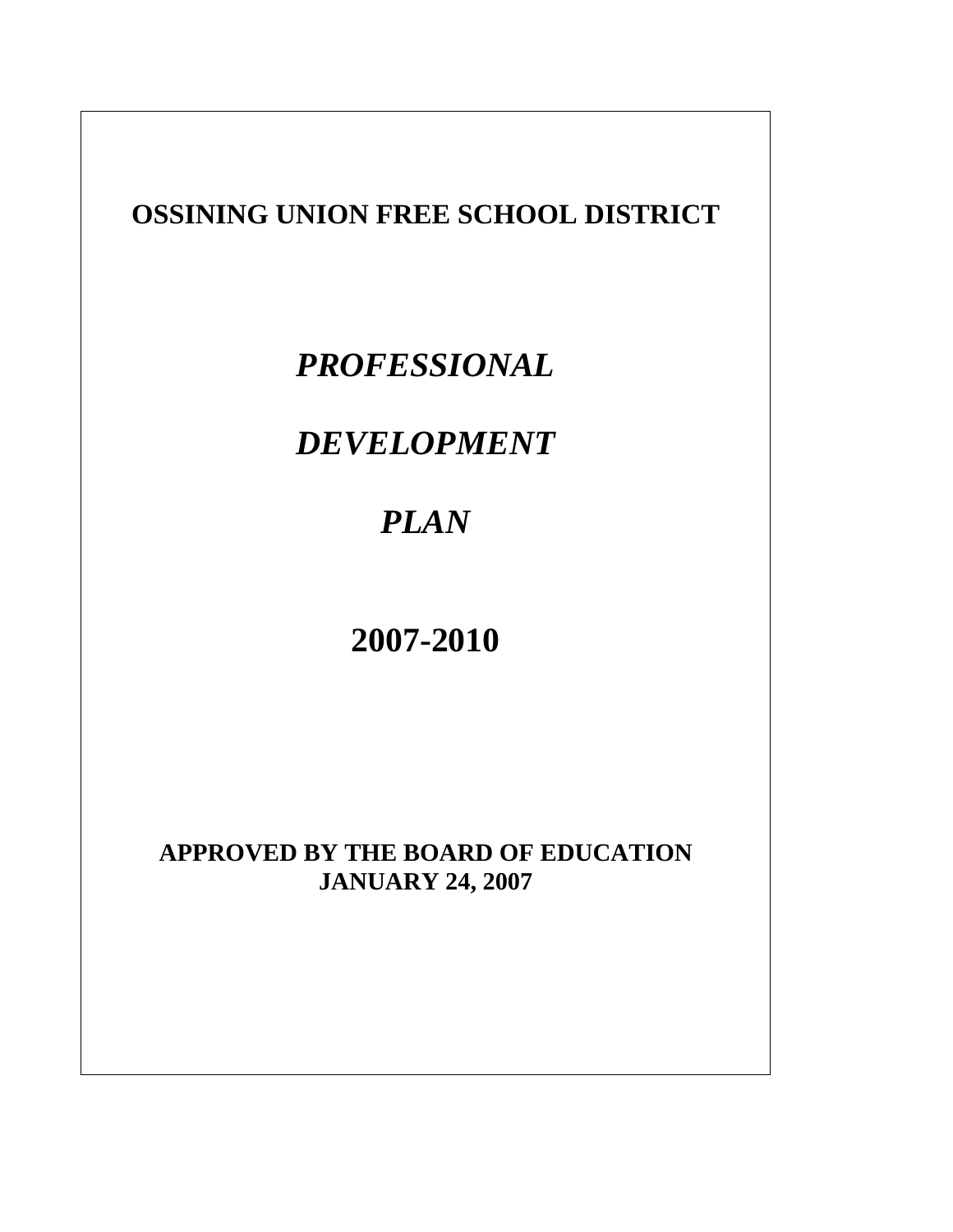# **OSSINING UNION FREE SCHOOL DISTRICT PROFESSIONAL DEVELOPMENT PLAN**

 **BEDS Code: 66-14-01-03-0000 Superintendent: Dr. Robert J. Roelle Deputy Superintendent: Dr. Phyllis Glassman PDP Committee Facilitator: Raymond Sanchez Address: 190 Croton Avenue Ossining, NY 10562 Phone:** (914) 941-7700  **Fax: (914) 941-7291**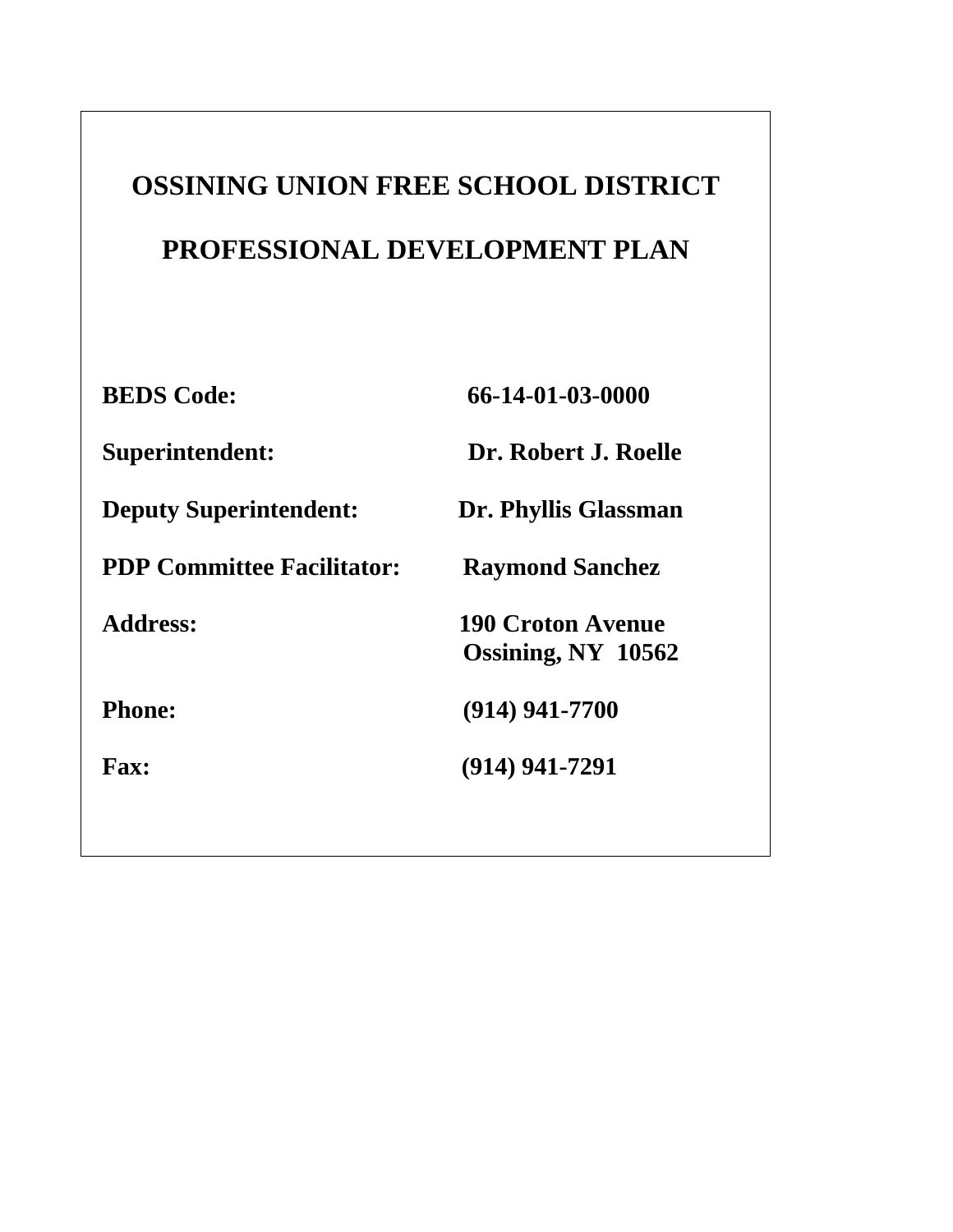| <b>Ossining Union Free School District</b>                                                                                                            |
|-------------------------------------------------------------------------------------------------------------------------------------------------------|
| <b>OSSINING SCHOOLS</b>                                                                                                                               |
| <b>Mission Statement</b>                                                                                                                              |
| The Ossining Public School District:                                                                                                                  |
| recognizes the value and importance of family-school-<br>$\infty$<br>community partnerships in educating all students;                                |
| places emphasis on high standards, quality instruction, and<br>$\infty$<br>significant pupil achievement, because all children can and<br>will learn; |
| holds high expectations for each individual student;<br>$\infty$                                                                                      |
| educates each child to his/her potential<br>recognizing<br>$\infty$<br>individual student needs;                                                      |
| equal educational opportunities<br>provides<br>expecting<br>$\infty$<br>equitable outcomes for all;                                                   |
| fosters respect for and appreciation of both individual<br>$\infty$<br>differences and cultural diversity; and                                        |
| prepares students for informed and active participation as<br>$\infty$<br>responsible citizens in our American democracy.                             |
| Rev. 1/14/05                                                                                                                                          |
| 6/15/05 Adoption                                                                                                                                      |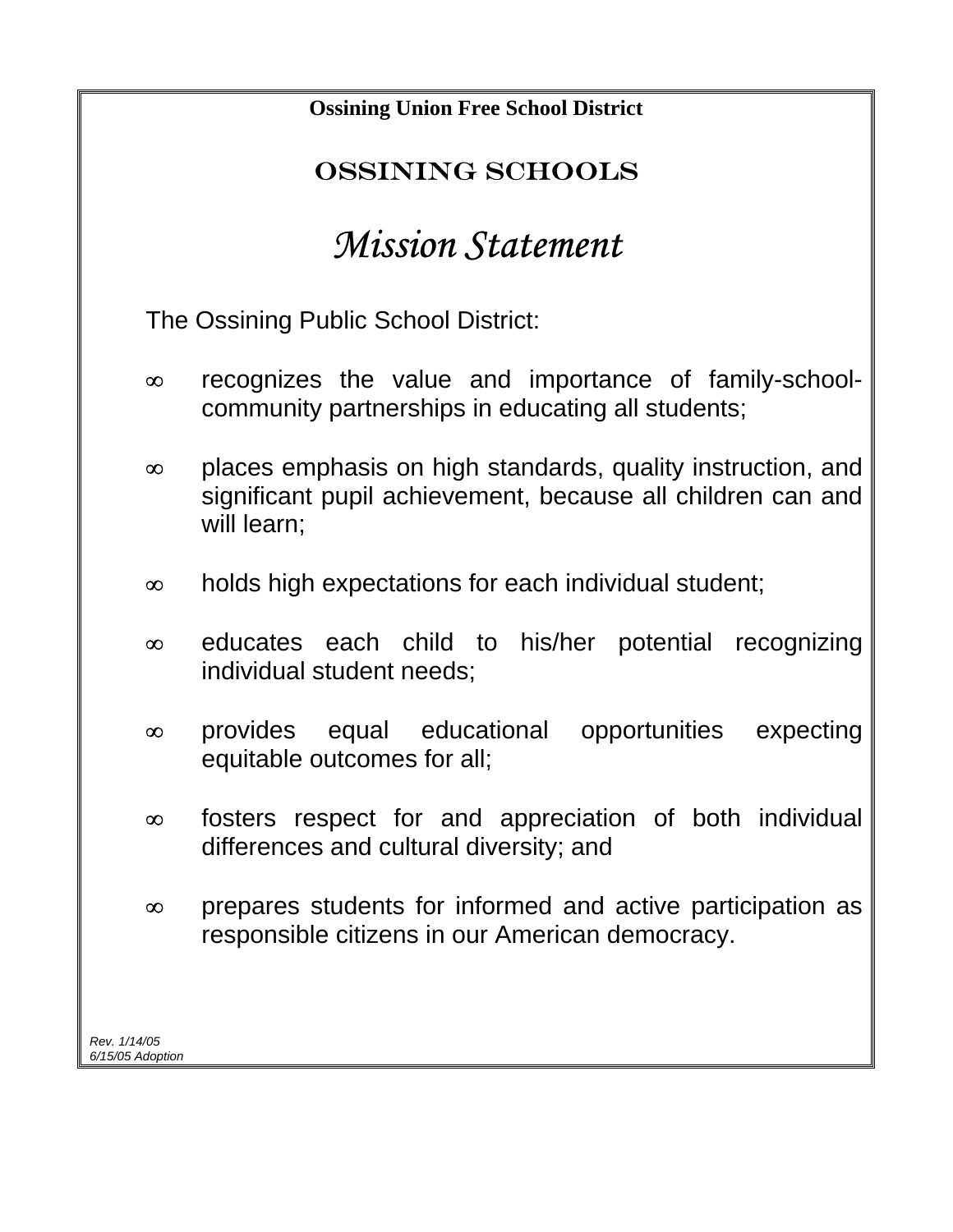#### **INTRODUCTION**

Subdivision (dd) of Section 100.2 of the Regulations of the Commissioner of Education requires that by September 1, 2000, and annually by September 1 of each school year thereafter, school districts adopt a professional development plan. The purpose of the plan is to continue to improve the quality of teaching and learning by ensuring that teachers participate in substantial professional development to remain current in their profession while meeting the learning needs of their students.

The following plan was developed by collaboration among the participants on the Ossining's Professional Development Team. The team members consisted of administration, a SETRC representative, and predominately, teachers from the Ossining School District. The following individuals were members of the Professional Development Team of the Ossining School District:

**Raymond Sanchez**, Administrator

**Maureen Boozang-Hill,** Administrator

**Christopher Olson,** Assistant Principal

**Patti Slobogin,** SETRIC Consultant

**Terry Bartok,** Teacher / OTA President

**Barbara Rink,** Teacher

**Rachelle Furlan,** Teacher

**Kara Pauline,** Teacher

**Linda Birrittella,** Teacher

**Patricia Carforo,** Teacher

**Ann Germain,** Teacher

It should be noted that the Ossining Teachers' Association selected teachers for the Professional Development Planning Team as required by subdivision (dd) of 100.2 of the Commissioner's Regulations. As also required, the Ossining Administrators Association selected the administrator to the Professional Development Team.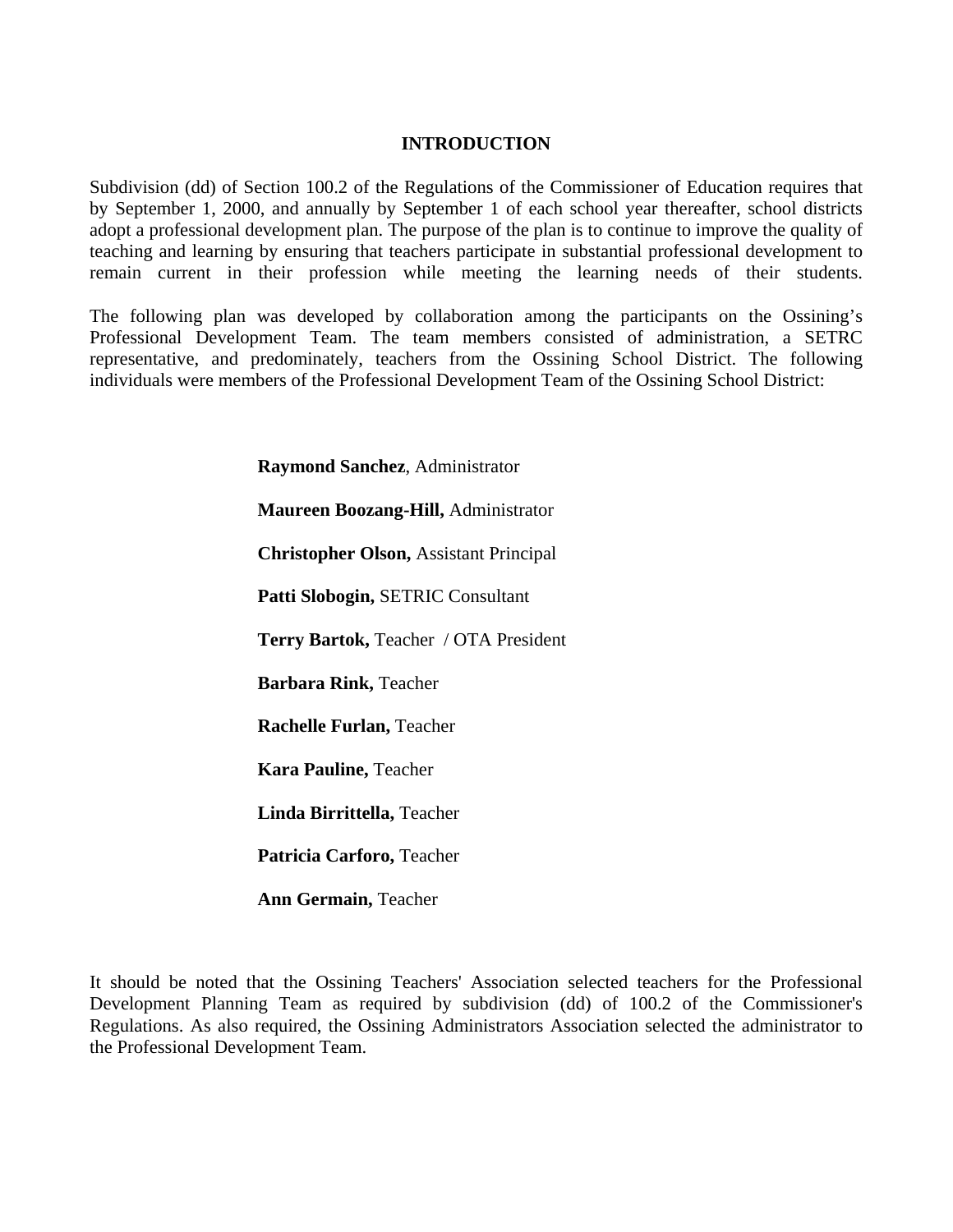## **PHILOSOPHY OF THE OSSINING UNION FREE SCHOOL DISTRICT**

Professional Development in the Ossining Union Free School District is a process that facilitates the continuing education of teachers, administrators, and others who are engaged in the education of students. By engaging in professional development, staff members should come to know their subjects, their students and their practice - and make informed use of what they know.

Quality professional development in the Ossining Union Free School District recognizes that teachers are central to student learning, and that all members of the school community participate in the learning process. Ossining's professional development reflects the most current available research and the best practices in teaching, while promoting continuous inquiry and improvement that is embedded in the daily life of its schools.

In order to maximize student achievement at the Ossining School District, professional development will provide ongoing opportunities for all staff to support and improve the teaching and learning process.

#### **Attributes of Successful Professional Development:**

- Sustained and supportive
- Purposeful / strategic
- Developmental
- Based upon best practice / research
- $\blacksquare$  Related to the teaching / learning process
- Staff and district determined
- **Evaluated**

#### **Assumptions:**

District-wide commitment: Professional development is worthwhile and is critical to produce the desired results of improved student achievement, based upon district goals and direction and aligned with the New York State Standards and Assessments.

Professional development will be designed in a collaborative manner.

Professional development will provide a differentiated and developmental approach to meet individual and district needs relating to the teaching and learning process.

Professional development will support the implementation of best practice as evidence by research.

The use of flexible times and models is necessary for the successful implementation of professional development.

The Professional Development Plan requires ongoing evaluation.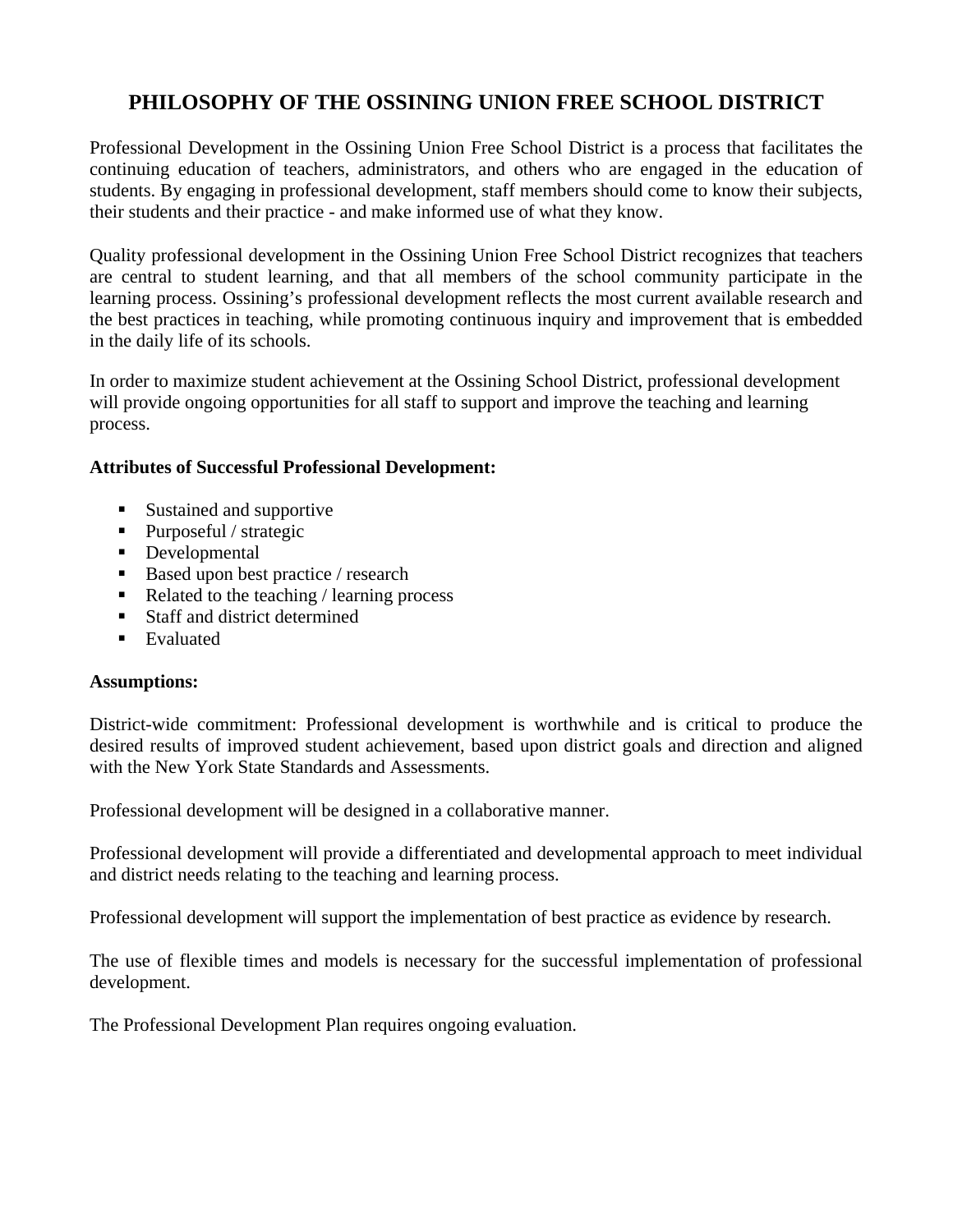#### **THE PROFESSIONAL DEVELOPMENT MISSION OF THE OSSINING UNION FREE SCHOOL DISTRICT**

The Ossining Union Free School District has as its mission to develop students who are responsible, self-directed, life-long learners. This mission informs the learning opportunities that the District offers both to its students and to its staff members.

Education for the students of the Ossining Union Free School District has been of a consistently high caliber, delivered in light of the requirements of New York State, the beliefs and goals of the District, and the expectations of the community. Ossining Union Free School District's success as an educational entity has been due in no small part to the commitment of its staff to their own professional growth. The connection between student success and skilled instruction has been a hallmark of education in this District.

By fulfilling the New York State mandate that each of its school districts publish a Professional Development Plan, the Ossining School District has created a powerful tool that supports its governing process. The Professional Development Plan provides a scaffold to reinforce the strength of Ossining Union Free School District staff. It will enable stakeholders to focus on clear, shared goals for student learning, to collaborate with colleagues in achieving those goals, and to reflect upon their own learning and professional practice. By supporting initiatives that routinely focus on pedagogy and assessment, the Plan will help to build the capacity of the District to function as a professional learning community. As a framework, the Plan:

- Delineates in a clear manner the goals that it has for the professional growth of staff as they work to improve student outcomes.
- Outlines a plan of work that leads to those goals.
- Establishes ways in which to monitor progress toward those goals.

In order to insure its success, the Plan takes into account characteristics of the adult learner. It acknowledges that adults have individual learning styles, and outlines possibilities for growth in a variety of venues. It recognizes that adults learn best when they are able to construct their own knowledge, and provides opportunities for collaboration and problem solving. Above all, it endorses the belief that the staff of Ossining is anxious to strive for professional excellence and offers them myriad of ways in which to achieve that goal.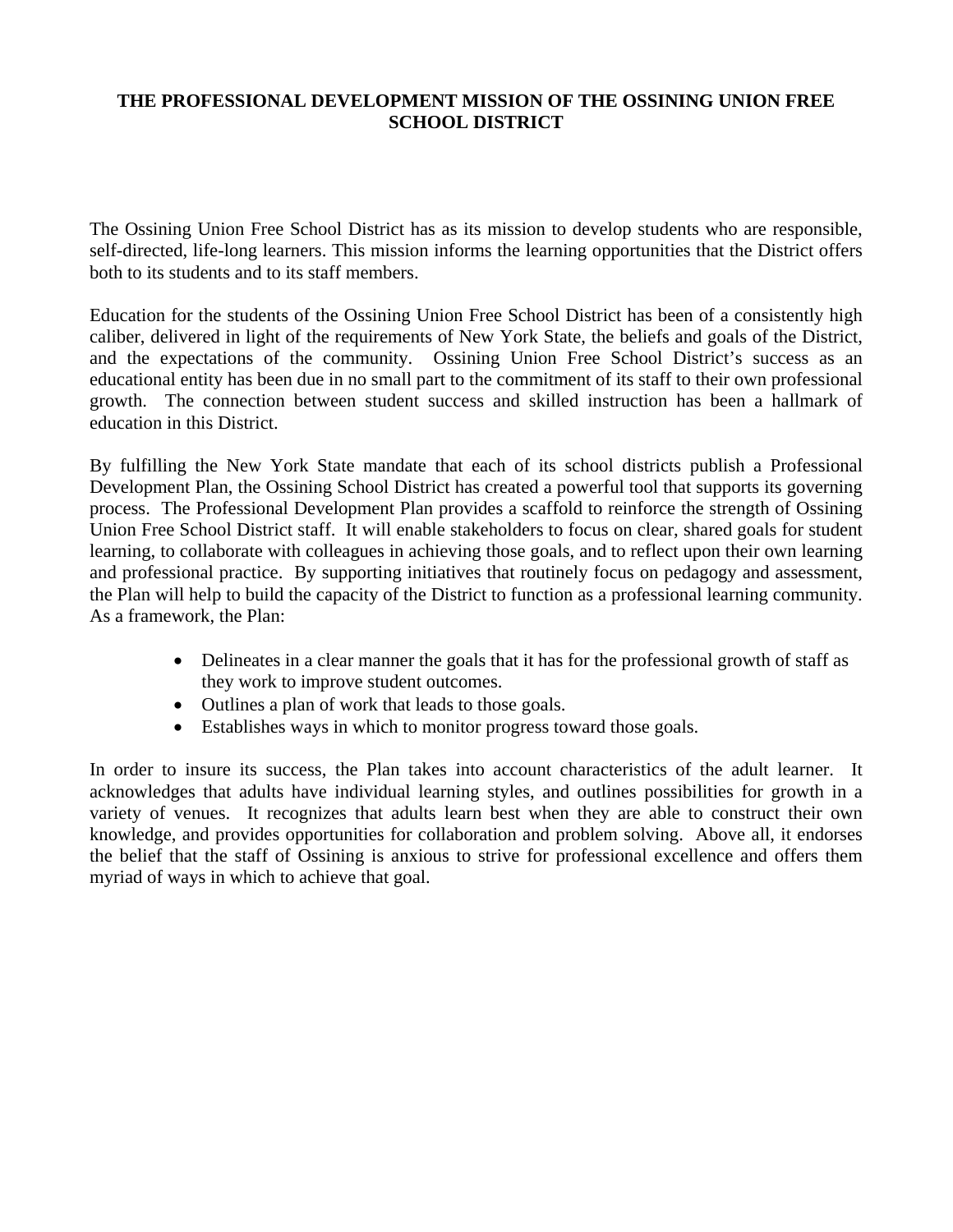## **NEEDS/DATA ANALYSIS FOR THE PROFESSIONAL**

# **DEVELOPMENT PLAN**

1. Ossining's Professional Development Plan is aligned with New York State Learning Standards and assessments, as well as student needs. It is articulated within and across grade levels. In identifying the goals, objectives, and strategies outlined in the Plan, the Committee reviewed the results of formal, informal and standardized assessments of students and surveyed the professional staff relative to their perceived needs for support in meeting student goals.

Through the implementation of this plan the Ossining Union Free School District hopes:

- To improve instruction through attention to the New York State Learning Standards
- To promote reflective practice through the Annual Professional Performance Review
- To orient new teachers to District goals and curriculum
- To extend teacher practices through the infusion of technology

2. The Professional Development Plan is continuous and reflects a multi-year approach to improving student performance. Several objectives in support of the major goals are prioritized in such a fashion as to build the infrastructure upon which other initiatives rest. The mission of the District is to encourage life-long learning, and the Plan is a vehicle through which to actualize this mission. The District periodically revisits its needs, student assessment results, and professional growth opportunities delineated through the Annual Professional Performance Review. The PDP will be revised to meet new and/or changing needs as they are identified. We anticipate that this task will continue to be a reflection of the congruence among the PDP and the APPR in support of the New York State Standards.

#### **NEEDS ASSESSMENT SOURCES USED**

The Professional Development Plan is informed by a variety of data. A large portion of that data is reflected in work done to develop the Comprehensive District Educational Plan:

- ¨ Student achievement information from state report cards
- ¨ Other District achievement information
- ¨ Demographic information
- ¨ Graduation and dropout rates
- ¨ The New York State Standards and assessments
- ¨ State benchmarks for student performance
- ¨ Information from the Mentor program
- ¨ Feedback from teaching staff through surveys
- ¨ Special education information and trends
- ¨ Technology capacity and growth plans
- ¨ Needs assessments of staff and other stakeholders
- ¨ Current student programs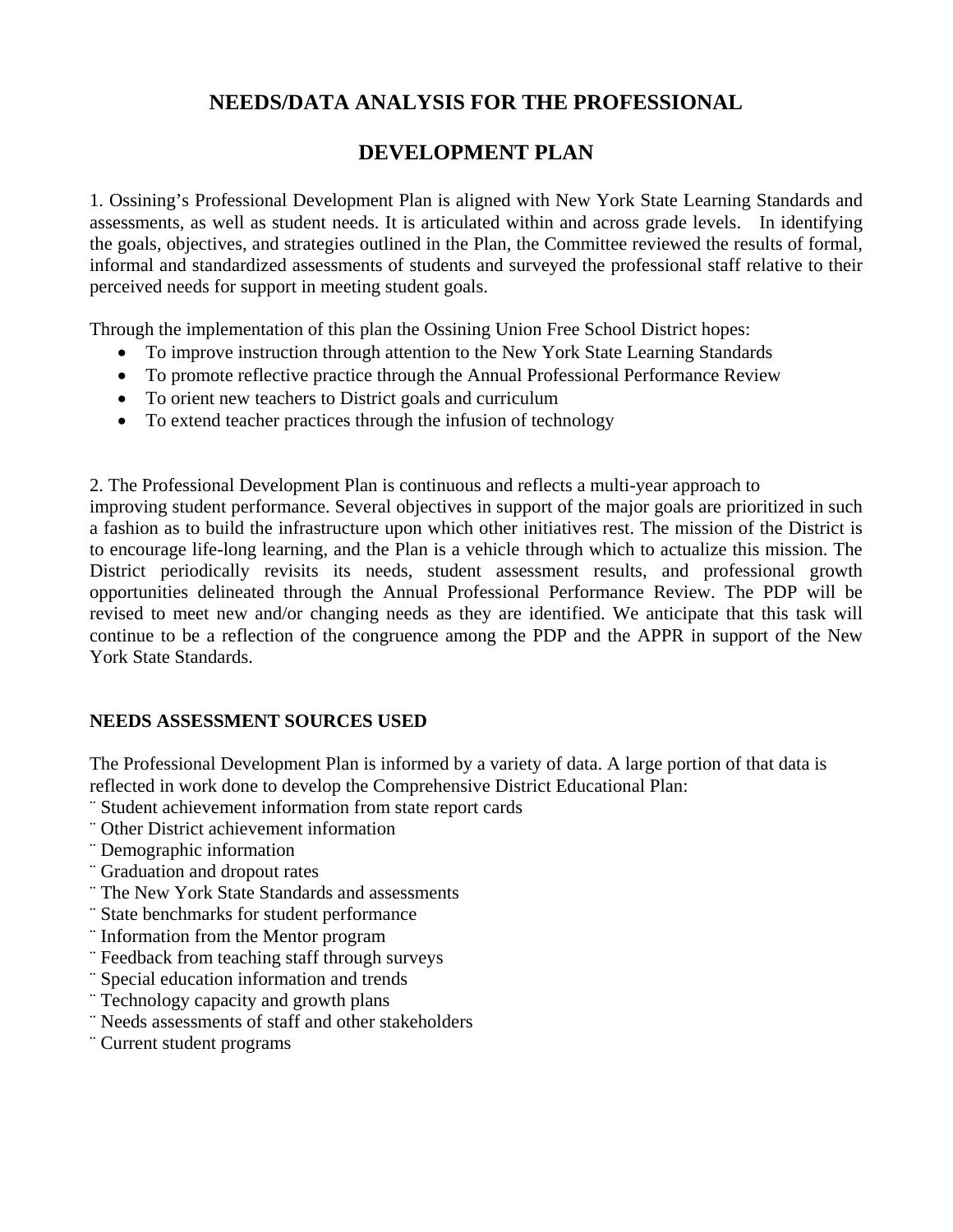#### **DISTRICT RESOURCES**

In pursuit of the goals of this Professional Development Plan, the Ossining Union Free School District will use local funds, draw upon monies from Titles I, IIA, IID, IV and V, the Ossining Staff Development Center, and other grant funding as available. The District will call upon the services of its administrative staff, coordinators, instructional leaders, teachers, content area specialists, and the Ossining Staff Development Center Director to assist in achieving the goals set forth in this document.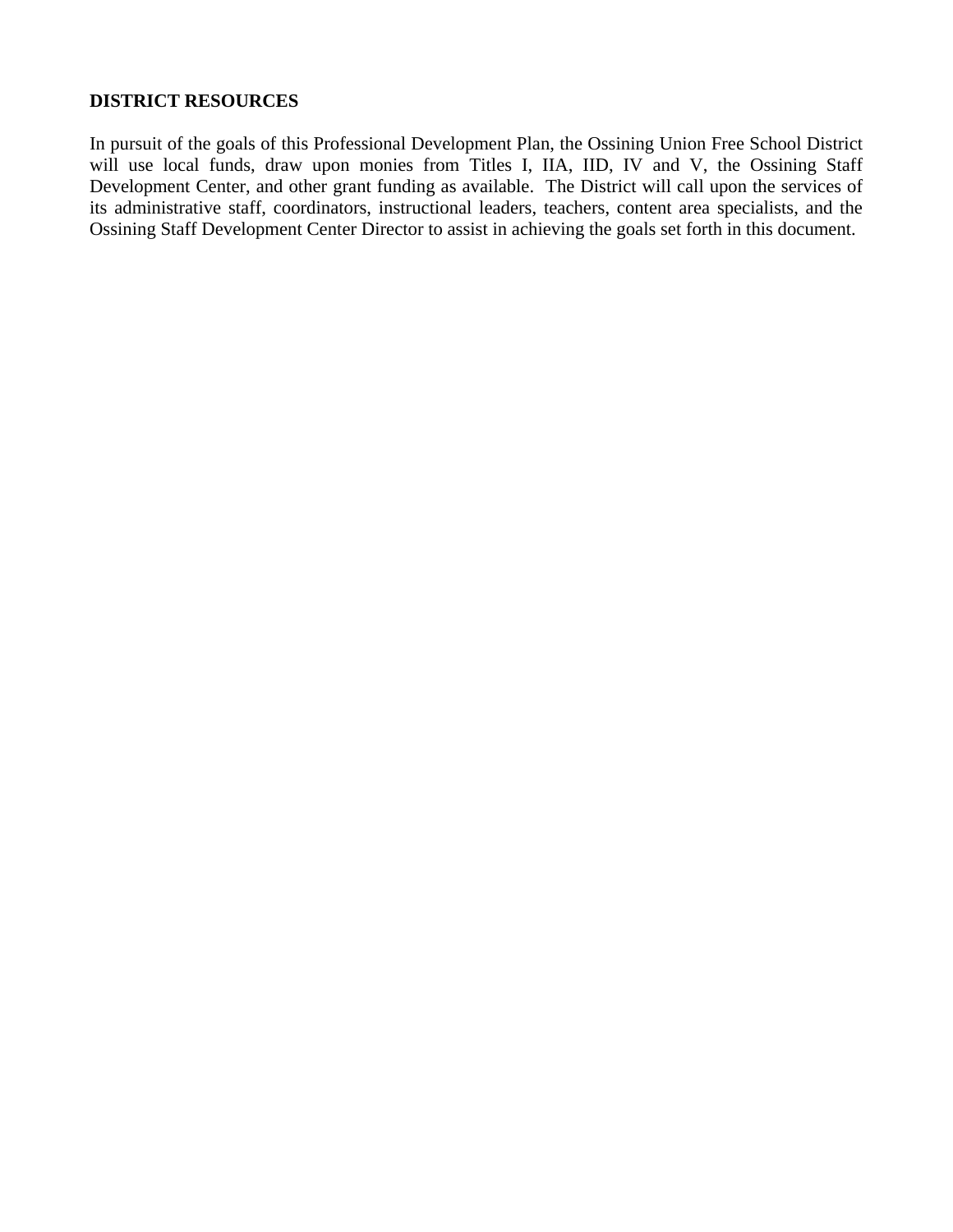- Goal #1 To ensure that all members of the professional staff develop the skills, knowledge, and strategies to enable all Students in the Ossining Union Free School District to achieve the New York State Standards. All members of the professional staff will implement 100% of the New York State Standards in the discipline that they teach.
- **Objective #1** Curriculum: All members of the professional staff will be provided with opportunities to learn skills, knowledge, and strategies pertaining to the design and use of specified curricula. The knowledge, strategies and skills obtained by professional staff will be identified in lesson plans and demonstrated in teaching skills, as is evidenced through their Annual Professional Performance Review (APPR) Plan.

| <b>STRATEGY(IES)</b>                                                                                                                         | <b>ACTIVITY(IES)</b>                                                                                                                                                                                                                                                                                                     | <b>WHO</b>                                                                                                                                                                                                                                                                                                         | <b>TIMEFRAME</b> | <b>PERFORMANCE</b><br><b>MEASURE/DATA</b><br><b>SOURCE</b>                                                                                                                                                                                                                                                 |
|----------------------------------------------------------------------------------------------------------------------------------------------|--------------------------------------------------------------------------------------------------------------------------------------------------------------------------------------------------------------------------------------------------------------------------------------------------------------------------|--------------------------------------------------------------------------------------------------------------------------------------------------------------------------------------------------------------------------------------------------------------------------------------------------------------------|------------------|------------------------------------------------------------------------------------------------------------------------------------------------------------------------------------------------------------------------------------------------------------------------------------------------------------|
| Curriculum Mapping:<br>Provide professional<br>development to help staff<br>design, use, evaluate, and<br>revise curriculum maps for<br>ELA. | Create curriculum maps and<br>distribute them to appropriate<br>professional staff.<br>Create study groups, building<br>teams, and department work<br>groups to complete the<br>strategy.<br>Use half days and/or District<br>time to: revise curriculum<br>maps; train/support teachers<br>in effective implementation. | District,<br>BOCES,<br>MHTC,<br><b>Ossining Staff Development</b><br>Center<br>Graduate Schools,<br>Consultants,<br>Teachers trained in mapping<br>Techniques,<br>Study Groups,<br>Building Teams,<br>Department/Grade Level<br>Meetings,<br>Curriculum Directors,<br>Turn Key Trainers<br><b>Literacy Coaches</b> | On-going         | Test scores on local school<br>assessments,<br>NYS Report Card,<br>District report of percentage of<br>professional staff<br>attending inservice<br>and other professional<br>development,<br>Actual Curriculum Maps,<br>Teacher Evaluation of<br>Curriculum Maps,<br>Teacher APPR,<br><b>Lesson Plans</b> |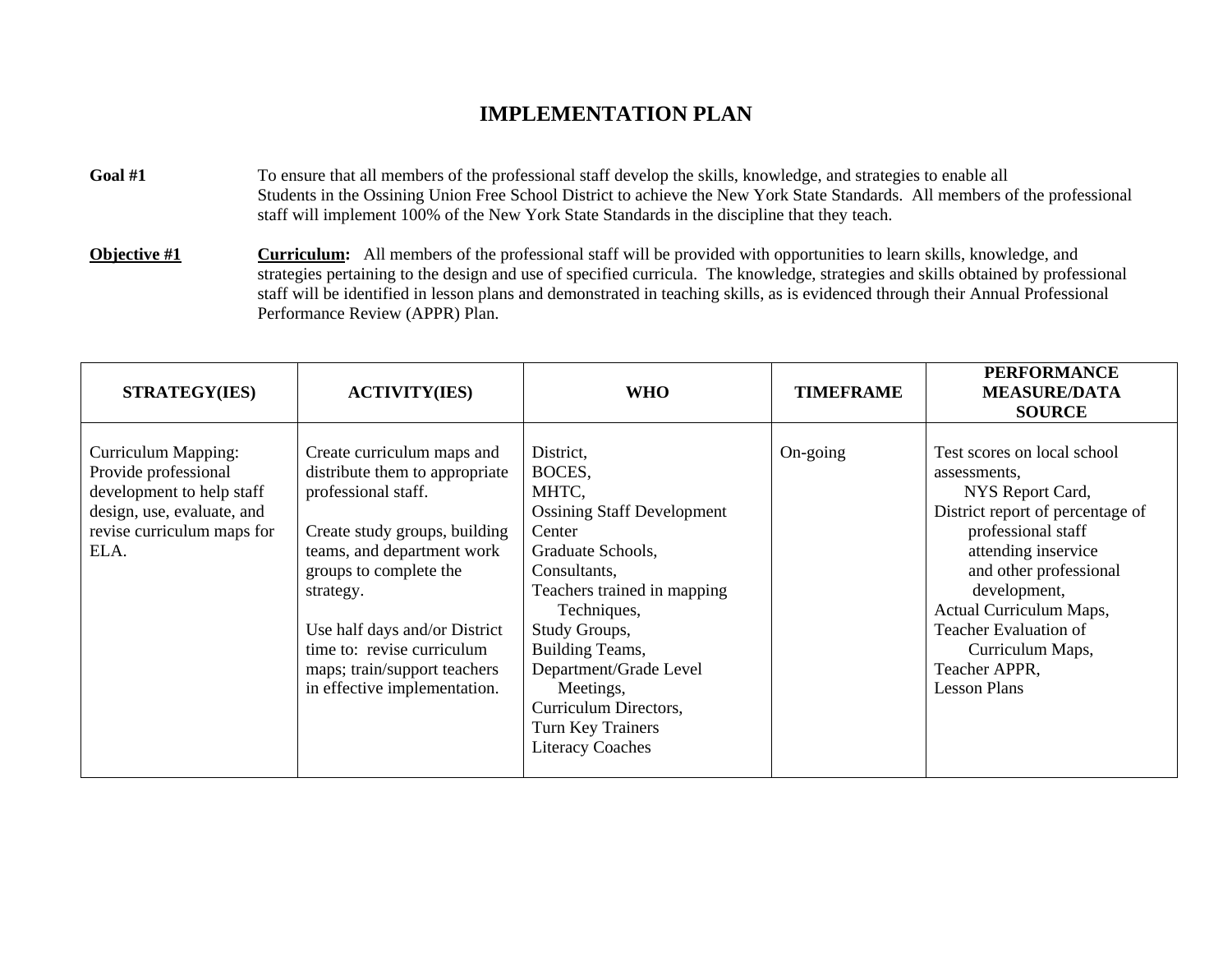**Objective #2 Instructional Strategies:** All members of the professional staff will be provided with opportunities to learn skills, knowledge, and strategies pertaining to effective instruction of all students. Instructional strategies will be identified in lesson plans and demonstrated in teaching skills.

| <b>STRATEGY(IES)</b>                                                                                                                                                                         | <b>ACTIVITY(IES)</b>                                                                                                                                                                                                                                                                                                                                                                                                                                                                                   | <b>WHO</b>                                                                                                                                                                                                                                            | <b>TIMEFRAME</b>      | <b>PERFORMANCE</b><br><b>MEASURE/DATA</b><br><b>SOURCE</b>                                                                                                                                                                                                            |
|----------------------------------------------------------------------------------------------------------------------------------------------------------------------------------------------|--------------------------------------------------------------------------------------------------------------------------------------------------------------------------------------------------------------------------------------------------------------------------------------------------------------------------------------------------------------------------------------------------------------------------------------------------------------------------------------------------------|-------------------------------------------------------------------------------------------------------------------------------------------------------------------------------------------------------------------------------------------------------|-----------------------|-----------------------------------------------------------------------------------------------------------------------------------------------------------------------------------------------------------------------------------------------------------------------|
| Differentiated Instruction:<br>Provide professional<br>development to help staff<br>design, use, evaluate, and<br>revise teaching techniques<br>pertaining to differentiated<br>instruction. | Attend workshops and<br>courses designed for the<br>District to meet individual<br>student learning needs<br>through differentiated<br>instruction.<br>Create study groups, building<br>teams, grade level teams, and<br>department work groups to<br>increase differentiated<br>instruction class work,<br>assignments and assessments.<br>Individual learning project to<br>differentiate a unit.<br><b>Action Research</b><br>Use half days and/or District<br>time to complete these<br>activities | District<br><b>BOCES</b><br><b>Graduate Schools</b><br>Consultants<br><b>Department Directors</b><br><b>Study Groups</b><br>Turn-key Trainers<br><b>Literacy Coaches</b><br><b>Collegial Learning Circles</b><br>Professional Learning<br>Communities | On-going<br>2007-2010 | Individual school assessment<br>data.<br><b>NYS Report</b><br>Card,<br>District report of percentage<br>of professional staff<br>attending inservice and<br>other professional<br>development,<br>Teacher APPR,<br><b>Lesson Plans</b><br>Designed Graphic Organizers |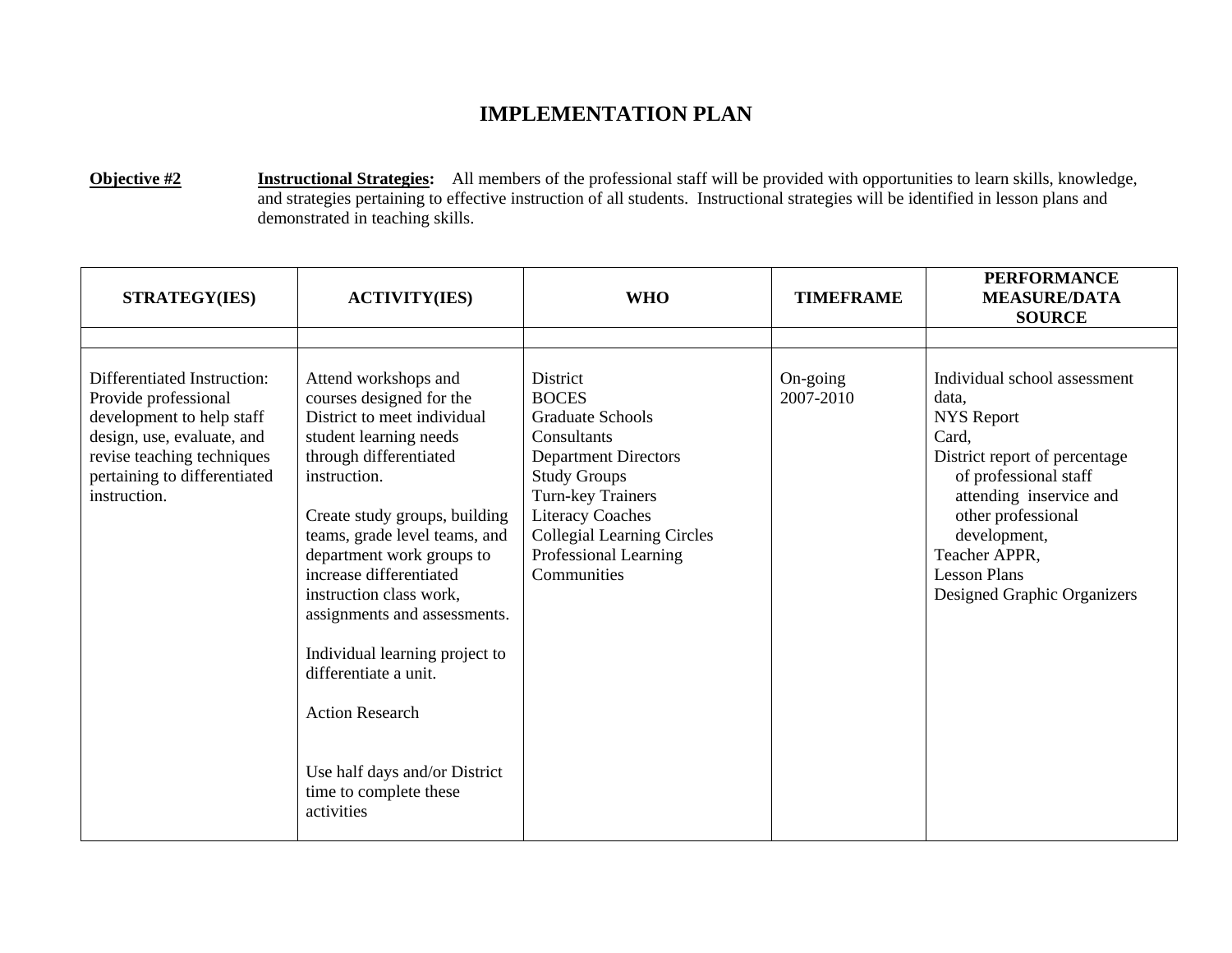| Objective #2 Continued<br><b>STRATEGY(IES)</b><br>Reading & Writing [Non-<br>Fiction/Fiction] across the<br>Content Area: Provide<br>professional development to<br>help staff design, use,<br>evaluate, and revise<br>strategies pertaining to<br>reading and writing in<br>content areas.<br>Math Program | <b>ACTIVITY(IES)</b><br>Attend workshop and courses<br>designed to seek ways to<br>incorporate reading in content<br>area.<br>Create study groups to<br>develop lessons that<br>incorporate reading/writing in<br>content area. | <b>WHO</b><br>District<br><b>BOCES</b><br><b>Graduate Schools</b><br>Consultants<br><b>Department Directors</b><br><b>Study Groups</b><br>Turn-key Trainers<br><b>Literacy Coaches</b><br><b>Collegial Learning Circles</b><br>Professional Learning<br>Communities | <b>TIMEFRAME</b><br>On-going<br>2007-2010 | <b>PERFORMANCE</b><br><b>MEASURE/DATA SOURCE</b><br>Individual school assessment<br>data,<br><b>NYS</b> Report<br>Card,<br>District report of percentage<br>of professional staff<br>attending inservice and<br>other professional<br>development,<br>Teacher APPR, |
|-------------------------------------------------------------------------------------------------------------------------------------------------------------------------------------------------------------------------------------------------------------------------------------------------------------|---------------------------------------------------------------------------------------------------------------------------------------------------------------------------------------------------------------------------------|---------------------------------------------------------------------------------------------------------------------------------------------------------------------------------------------------------------------------------------------------------------------|-------------------------------------------|---------------------------------------------------------------------------------------------------------------------------------------------------------------------------------------------------------------------------------------------------------------------|
| Implementation: Provide<br>professional development to<br>help staff design, use,<br>evaluate, and revise math<br>strategies and skills.<br>Social Studies: Provide<br>professional development to<br>help staff design, use,<br>evaluate, and revise DBQs                                                  |                                                                                                                                                                                                                                 |                                                                                                                                                                                                                                                                     |                                           | <b>Lesson Plans</b><br>Designed Graphic Organizers                                                                                                                                                                                                                  |
| for social studies.<br>Science:<br>Provide professional<br>development to help staff<br>deliver the aligned<br>curriculum to improve<br>student knowledge of<br>Science vocabulary.                                                                                                                         | Grade level meetings devoted<br>to content area and pedagogy<br>in Science K-12.<br>Coordinate and attend P/NW<br><b>BOCES</b> Science 21<br>workshops.                                                                         |                                                                                                                                                                                                                                                                     |                                           |                                                                                                                                                                                                                                                                     |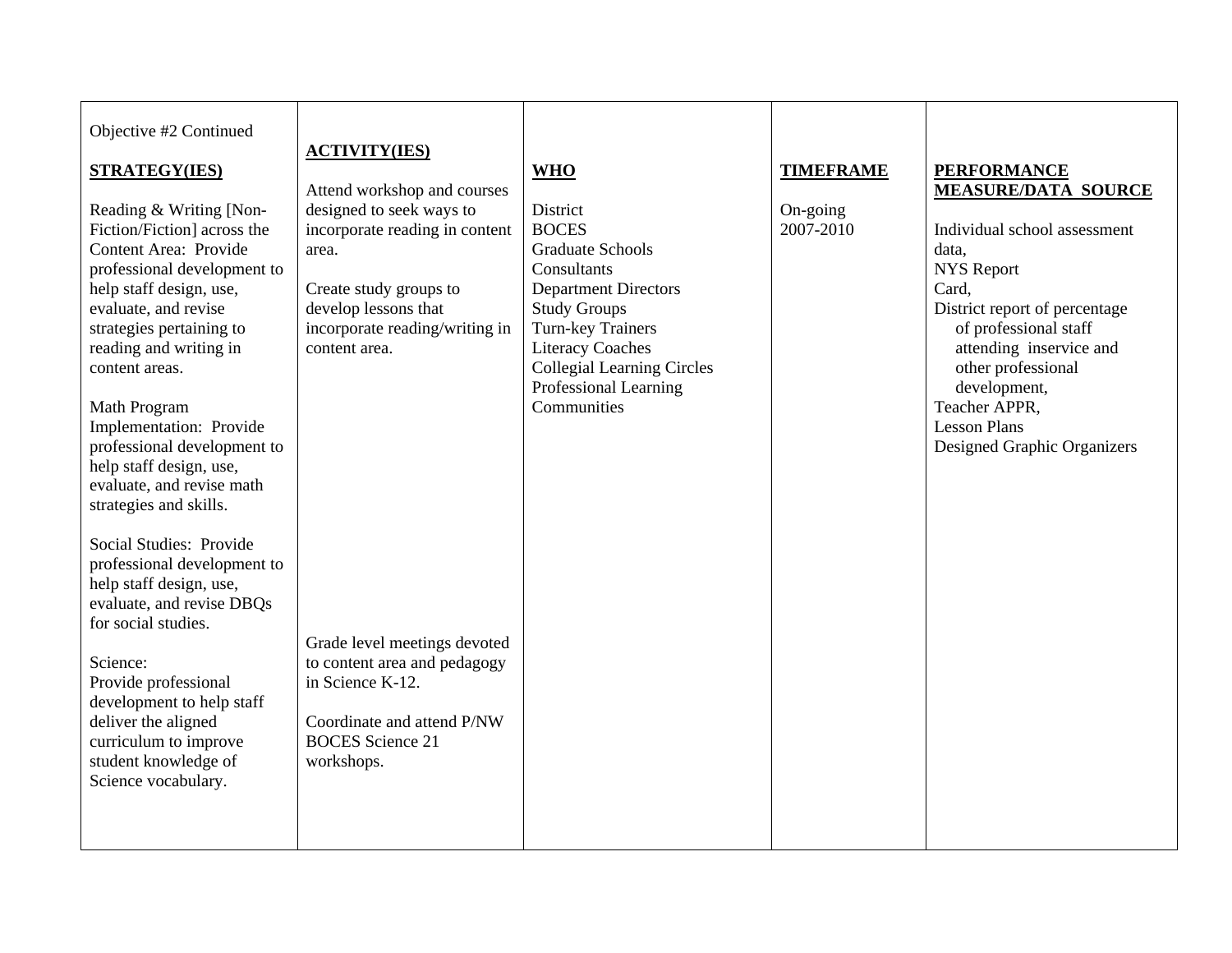| Objective #2 Continued<br><b>STRATEGY(IES)</b>                                                                                                                                 | <b>ACTIVITY(IES)</b>                                                                    | <b>WHO</b>                                                                                                                                                                                                                                            | <b>TIMEFRAME</b>      | <b>PERFORMANCE</b><br><b>MEASURE/DATE SOURCE</b>                                                                                                                                                                                                                      |
|--------------------------------------------------------------------------------------------------------------------------------------------------------------------------------|-----------------------------------------------------------------------------------------|-------------------------------------------------------------------------------------------------------------------------------------------------------------------------------------------------------------------------------------------------------|-----------------------|-----------------------------------------------------------------------------------------------------------------------------------------------------------------------------------------------------------------------------------------------------------------------|
| Co-teach/Collaborate.<br>Provide professional<br>development to help staff<br>design, use, evaluate<br>effective strategies for co-<br>teaching and collaborative<br>teaching. | Attend workshops and<br>courses to facilitate<br>discussions regarding Co-<br>Teaching. | District<br><b>BOCES</b><br><b>Graduate Schools</b><br>Consultants<br><b>Department Directors</b><br><b>Study Groups</b><br>Turn-key Trainers<br><b>Literacy Coaches</b><br><b>Collegial Learning Circles</b><br>Professional Learning<br>Communities | On-going<br>2007-2010 | Individual school assessment<br>data,<br><b>NYS</b> Report<br>Card,<br>District report of percentage<br>of professional staff<br>attending inservice and<br>other professional<br>development,<br>Teacher APPR,<br><b>Lesson Plans</b><br>Designed Graphic Organizers |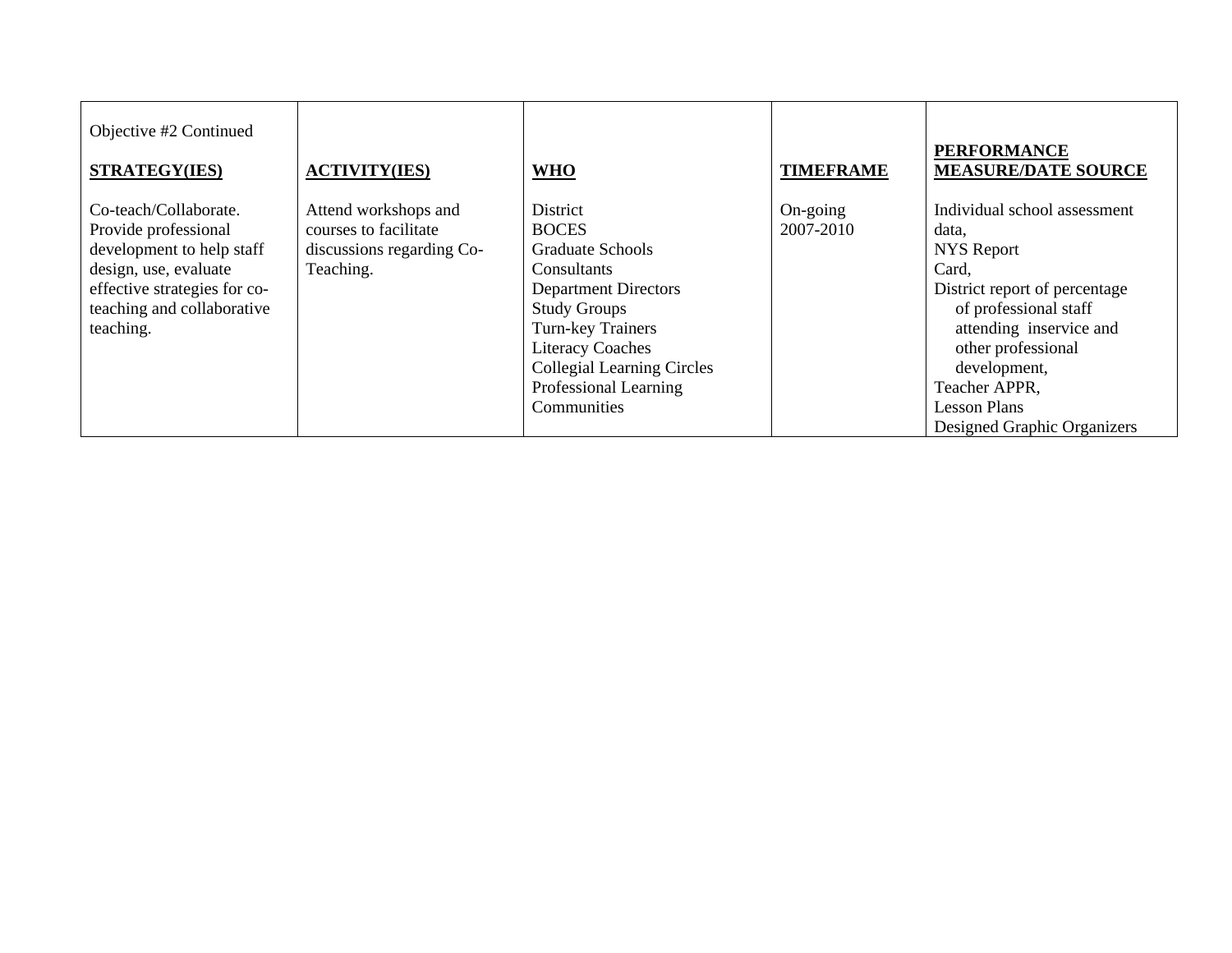**Objective #3** Mentoring: To provide a mentoring program for all first and second year teachers in the District under the guidance of master teachers/consultants. To provide structured on-going support services to teachers who are new to grade level/subjects.

| <b>STRATEGY(IES)</b>                                                                                                                                                 | <b>ACTIVITY(IES)</b>                                                                                                                                                                     | <b>RESOURCES</b>                                                                                                                                                   | <b>TIMEFRAME</b>                                     | <b>PERFORMANCE</b><br><b>MEASURE/DATA</b><br><b>SOURCE</b>                                                      |
|----------------------------------------------------------------------------------------------------------------------------------------------------------------------|------------------------------------------------------------------------------------------------------------------------------------------------------------------------------------------|--------------------------------------------------------------------------------------------------------------------------------------------------------------------|------------------------------------------------------|-----------------------------------------------------------------------------------------------------------------|
| Provide a mentoring<br>program for all beginning<br>teachers to become<br>proficient in all areas of<br>professional development,<br>including the NYS<br>Standards. | Assign a mentor/experienced<br>teacher to guide and nurture a<br>beginning teacher during<br>his/her first and second year<br>of teaching in the Ossining<br>Union Free School District. | <b>Mentor Coordinators</b><br><b>Curriculum Coaches</b><br><b>Mentor Teachers</b><br><b>Building Principals</b><br><b>Directors</b><br><b>BOCES</b><br>Consultants | Yearly<br>2007-2010                                  | <b>Teacher APPR</b><br>Assessment developed by<br>mentoring Committee.                                          |
| Provide New Teacher<br>Orientation for all newly<br>hired staff members.                                                                                             | Newly hired teachers to<br>participate in week-long staff<br>development session.                                                                                                        | <b>Mentor Coordinators</b><br><b>Curriculum Coaches</b><br><b>Mentor Teachers</b><br><b>Building Principals</b><br><b>Directors</b><br><b>BOCES</b><br>Consultants | Yearly in August<br>2007-2010                        | <b>Teacher APPR</b><br>Assessment developed by<br>mentoring Committee.<br>Surveys completed by new<br>teachers. |
| Provide support to teachers<br>new to grade level/subject                                                                                                            | Training in grade level<br>curriculum.<br>Assigned planning time with<br>teacher colleagues.                                                                                             | <b>Curriculum Coaches</b><br>Science 21<br>Consultants<br><b>Ossining Staff Development</b><br>Center                                                              | Ongoing, No later<br>than Spring 2008.<br>2009, 2010 | *Teacher survey -<br>formal/informal<br><b>Teacher APPR</b>                                                     |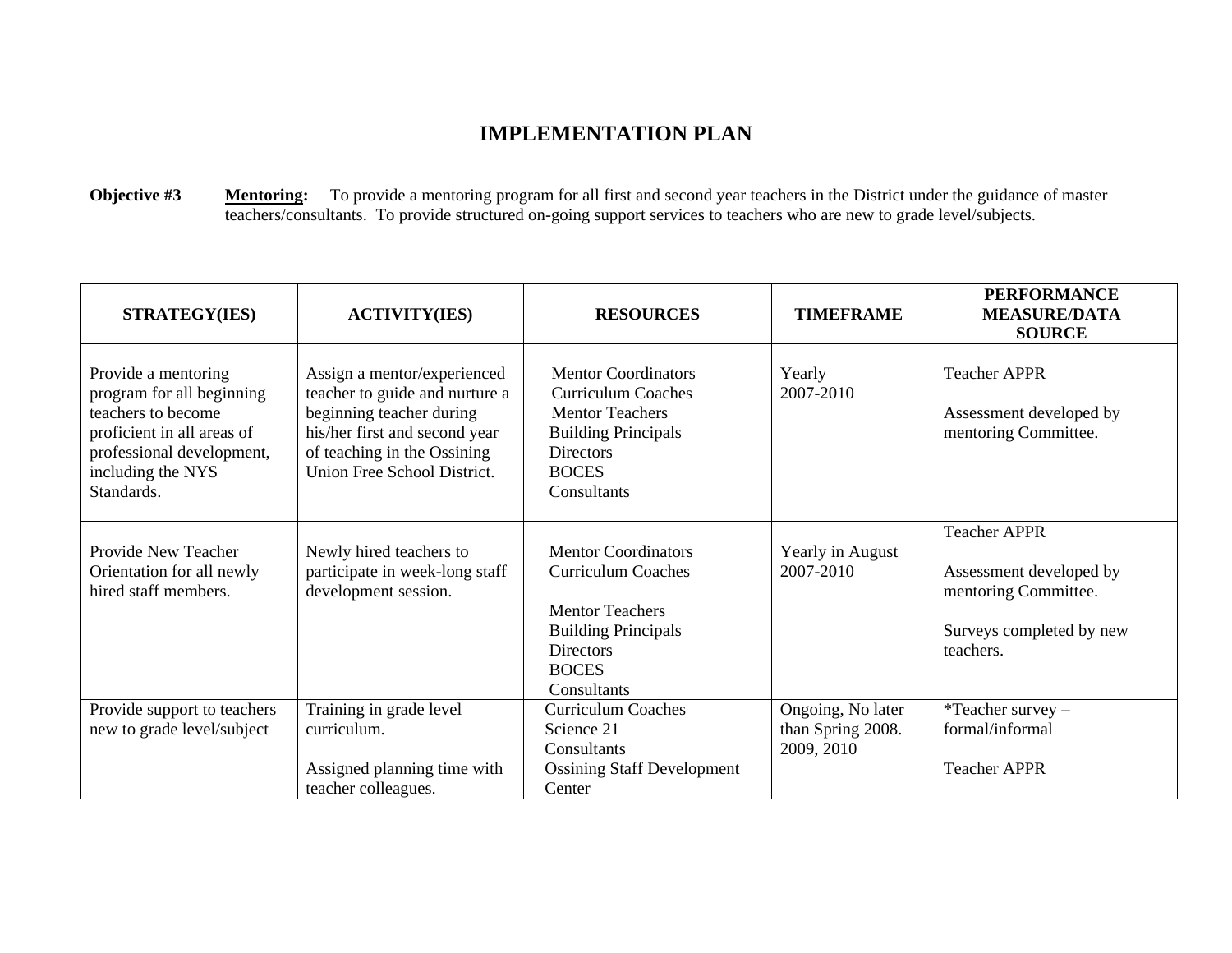**Objective #4** Technology: All members of the professional staff will be provided with opportunities to learn skills, knowledge, and strategies pertaining to technology. This technology will include data analysis, instructional technology, management technology and communication technology. Technology instruction will be identified in lesson plans, demonstrated in teaching skills and utilized in management and communication activities throughout the District.

| <b>STRATEGY(IES)</b>                                                                                                                          | <b>ACTIVITY(IES)</b>                                                                                                                                                                                                                                                                                                                                                                                                                 | <b>WHO</b>                                                                                                                                                                                          | <b>TIMEFRAME</b> | <b>PERFORMANCE</b><br><b>MEASURE/DATA</b><br><b>SOURCE</b>                                                                                                                                                                                                              |
|-----------------------------------------------------------------------------------------------------------------------------------------------|--------------------------------------------------------------------------------------------------------------------------------------------------------------------------------------------------------------------------------------------------------------------------------------------------------------------------------------------------------------------------------------------------------------------------------------|-----------------------------------------------------------------------------------------------------------------------------------------------------------------------------------------------------|------------------|-------------------------------------------------------------------------------------------------------------------------------------------------------------------------------------------------------------------------------------------------------------------------|
| Data Analysis: Provide<br>professional development to<br>help staff, use, evaluate, and<br>revise instruction pertaining<br>to data analysis. | Attend workshops and<br>courses designed to:<br>. Meet individual student<br>learning needs as defined<br>by student performance<br>data.<br>. Learn how to analyze data<br>to identify strengths and<br>weaknesses of students<br>. Modify curriculum<br>design and instructional<br>delivery techniques.<br>. Learn how to use data to<br>design/revise assessment<br>tools.<br>Assist teachers in the use of<br><b>IEP</b> Direct | Child Study Teams, CSEs<br>District<br><b>BOCES</b><br><b>MHTC</b><br>Consultants<br><b>Technology Committee</b><br><b>Computer Resource Teacher</b><br><b>Ossining Staff Development</b><br>Center | On-going         | Individual school assessment data<br>NYS Report Card,<br>District report of percentage<br>of professional staff<br>attending inservice and<br>other professional<br>development<br>APPR,<br>Lesson Plans,<br>Evidence of Curriculum revisions<br>based on data analysis |